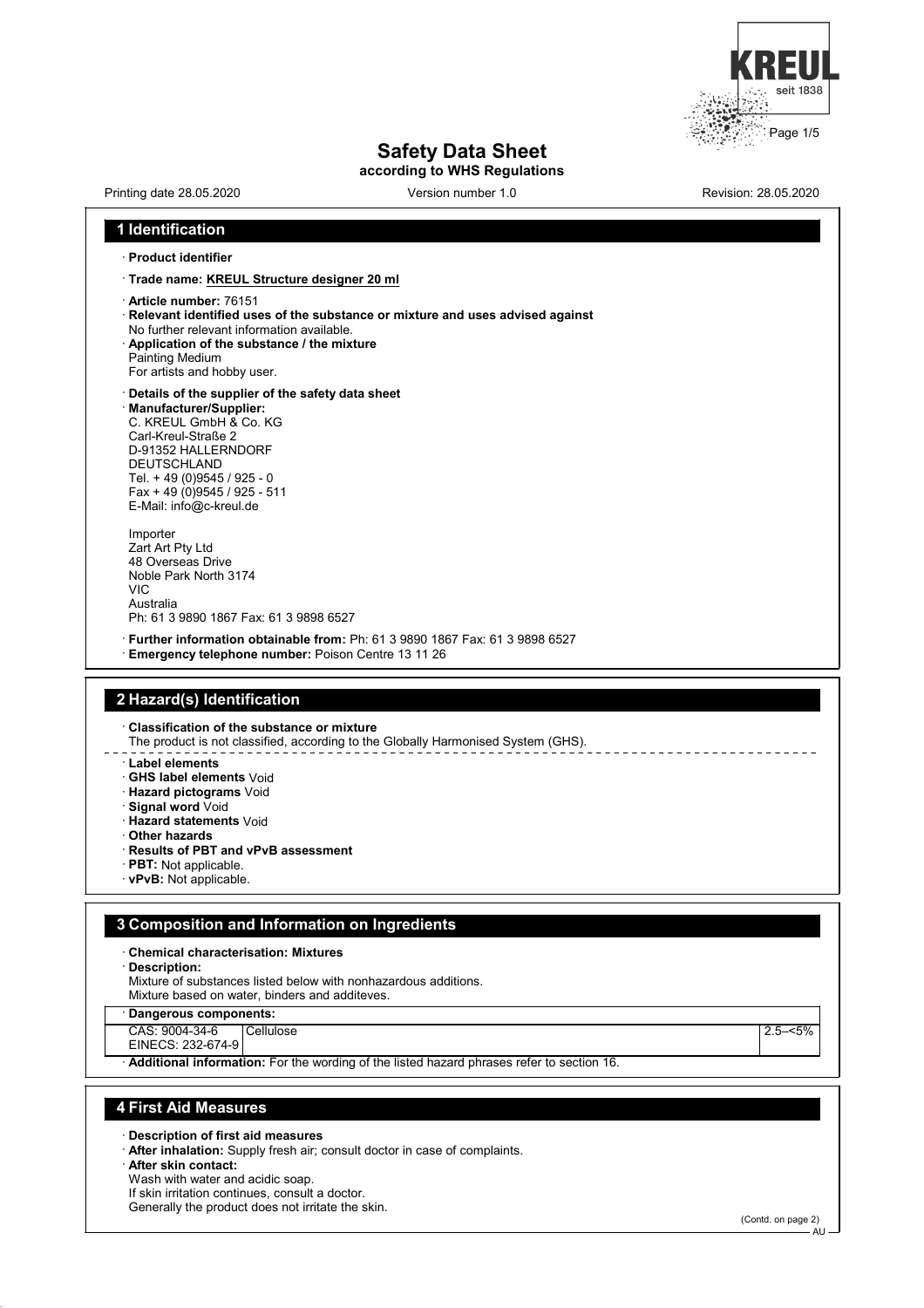Printing date 28.05.2020 Version number 1.0 Revision: 28.05.2020

(Contd. of page 1)

· **After eye contact:**

Rinse opened eye for several minutes under running water. Remove contact lenses.

· **After swallowing:**

If symptoms persist consult doctor.

Rinse out mouth and then drink plenty of water.

- · **Information for doctor:**
- · **Most important symptoms and effects, both acute and delayed** No further relevant information available.
- · **Indication of any immediate medical attention and special treatment needed** No further relevant information available.

# **5 Fire Fighting Measures**

· **Extinguishing media**

- · **Suitable extinguishing agents:** Use fire extinguishing methods suitable to surrounding conditions.
- · **Special hazards arising from the substance or mixture**
- Formation of toxic gases is possible during heating or in case of fire.
- · **Advice for firefighters**
- Protective equipment: Mouth respiratory protective device.
- · **Additional information** Dispose of fire debris and contaminated fire fighting water in accordance with official regulations.

### **6 Accidental Release Measures**

· **Personal precautions, protective equipment and emergency procedures** Not required.

· **Environmental precautions:**

Dilute with plenty of water.

Do not allow to enter sewers/ surface or ground water.

· **Methods and material for containment and cleaning up:**

- Absorb with liquid-binding material (sand, diatomite, acid binders, universal binders, sawdust).
- Dispose of the material collected according to regulations.
- **Reference to other sections**

See Section 7 for information on safe handling.

See Section 8 for information on personal protection equipment.

See Section 13 for disposal information.

# **7 Handling and Storage**

· **Handling:**

- · **Precautions for safe handling** No special precautions are necessary if used correctly.
- · **Information about fire and explosion protection:**
- No special measures required.
- The product is not flammable.
- · **Conditions for safe storage, including any incompatibilities**

· **Storage:**

- · **Requirements to be met by storerooms and receptacles:** No special requirements.
- · **Information about storage in one common storage facility:** Not required.
- · **Further information about storage conditions:**
- Protect from frost.
- Protect from heat and direct sunlight.
- · **Specific end use(s)** See chapter 1.2.

# **8 Exposure controls and personal protection**

· **Additional information about design of technical facilities:** No further data; see item 7.

· **Control parameters**

| · Ingredients with limit values that require monitoring at the workplace: |
|---------------------------------------------------------------------------|
|                                                                           |
|                                                                           |
|                                                                           |

**9004-34-6 Cellulose**

WES Long-term value: 10 mg/m<sup>3</sup>

· **Additional information:** The lists valid during the making were used as basis.

- · **Exposure controls**
- · **Personal protective equipment:**
- General protective and hygienic measures: Wash hands before breaks and at the end of work.
- **Respiratory protection: Not required.**
- · **Protection of hands:**
- The glove material has to be impermeable and resistant to the product/ the substance/ the preparation.

Due to missing tests no recommendation to the glove material can be given for the product/ the preparation/ the chemical mixture.

Selection of the glove material on consideration of the penetration times, rates of diffusion and the degradation · **Material of gloves**

The selection of the suitable gloves does not only depend on the material, but also on further marks of quality and varies from manufacturer to manufacturer. As the product is a preparation of several substances, the resistance of the glove material can not be calculated in advance and has therefore to be checked prior to the application.

AU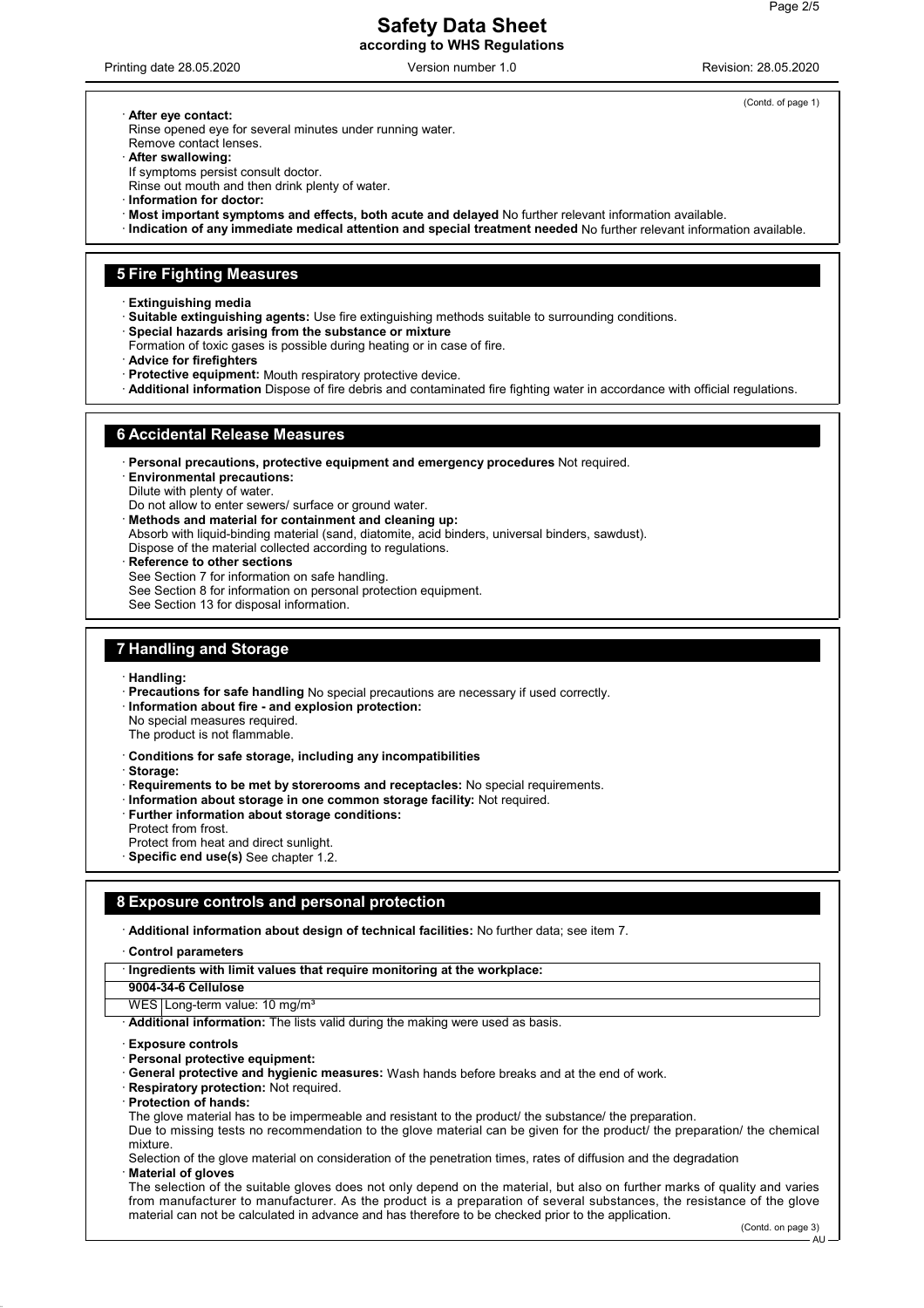Printing date 28.05.2020 Version number 1.0 Revision: 28.05.2020

(Contd. of page 2)

· **Penetration time of glove material**

- The exact break through time has to be found out by the manufacturer of the protective gloves and has to be observed.
- · **Eye protection:** Goggles recommended during refilling

| 9 Physical and Chemical Properties<br>Information on basic physical and chemical properties<br><b>General Information</b><br>· Appearance:<br>Form:<br>Viscous<br>Colour:<br>According to product specification<br>Characteristic<br>Odour:<br>Odour threshold:<br>Not determined.<br>pH-value at 20 °C:<br>$6 - 9$<br>Change in condition<br>Melting point/freezing point:<br>Undetermined<br>Initial boiling point and boiling range: Undetermined.<br>· Flash point:<br>Not applicable.<br>· Flammability (solid, gas):<br>Not applicable.<br>Not determined.<br><b>Decomposition temperature:</b><br>Product is not selfigniting<br>Auto-ignition temperature:<br><b>Explosive properties:</b><br>Product does not present an explosion hazard.<br><b>Explosion limits:</b><br>Lower:<br>Not determined.<br>Not determined<br>Upper:<br>Vapour pressure:<br>Not determined.<br>Density at 20 °C:<br>$~1.3$ g/cm <sup>3</sup><br><b>Relative density</b><br>Not determined.<br>· Vapour density<br>Not determined.<br><b>Evaporation rate</b><br>Not determined.<br>· Solubility in / Miscibility with<br>water:<br>Fully miscible.<br>· Partition coefficient: n-octanol/water:<br>Not determined.<br>· Viscosity:<br>Dynamic:<br>Not determined.<br>Kinematic:<br>Not determined<br><b>Other information</b><br>No further relevant information available. |  |  |  |
|-----------------------------------------------------------------------------------------------------------------------------------------------------------------------------------------------------------------------------------------------------------------------------------------------------------------------------------------------------------------------------------------------------------------------------------------------------------------------------------------------------------------------------------------------------------------------------------------------------------------------------------------------------------------------------------------------------------------------------------------------------------------------------------------------------------------------------------------------------------------------------------------------------------------------------------------------------------------------------------------------------------------------------------------------------------------------------------------------------------------------------------------------------------------------------------------------------------------------------------------------------------------------------------------------------------------------------------------------------------------|--|--|--|
|                                                                                                                                                                                                                                                                                                                                                                                                                                                                                                                                                                                                                                                                                                                                                                                                                                                                                                                                                                                                                                                                                                                                                                                                                                                                                                                                                                 |  |  |  |
|                                                                                                                                                                                                                                                                                                                                                                                                                                                                                                                                                                                                                                                                                                                                                                                                                                                                                                                                                                                                                                                                                                                                                                                                                                                                                                                                                                 |  |  |  |
|                                                                                                                                                                                                                                                                                                                                                                                                                                                                                                                                                                                                                                                                                                                                                                                                                                                                                                                                                                                                                                                                                                                                                                                                                                                                                                                                                                 |  |  |  |
|                                                                                                                                                                                                                                                                                                                                                                                                                                                                                                                                                                                                                                                                                                                                                                                                                                                                                                                                                                                                                                                                                                                                                                                                                                                                                                                                                                 |  |  |  |
|                                                                                                                                                                                                                                                                                                                                                                                                                                                                                                                                                                                                                                                                                                                                                                                                                                                                                                                                                                                                                                                                                                                                                                                                                                                                                                                                                                 |  |  |  |
|                                                                                                                                                                                                                                                                                                                                                                                                                                                                                                                                                                                                                                                                                                                                                                                                                                                                                                                                                                                                                                                                                                                                                                                                                                                                                                                                                                 |  |  |  |
|                                                                                                                                                                                                                                                                                                                                                                                                                                                                                                                                                                                                                                                                                                                                                                                                                                                                                                                                                                                                                                                                                                                                                                                                                                                                                                                                                                 |  |  |  |
|                                                                                                                                                                                                                                                                                                                                                                                                                                                                                                                                                                                                                                                                                                                                                                                                                                                                                                                                                                                                                                                                                                                                                                                                                                                                                                                                                                 |  |  |  |
|                                                                                                                                                                                                                                                                                                                                                                                                                                                                                                                                                                                                                                                                                                                                                                                                                                                                                                                                                                                                                                                                                                                                                                                                                                                                                                                                                                 |  |  |  |
|                                                                                                                                                                                                                                                                                                                                                                                                                                                                                                                                                                                                                                                                                                                                                                                                                                                                                                                                                                                                                                                                                                                                                                                                                                                                                                                                                                 |  |  |  |
|                                                                                                                                                                                                                                                                                                                                                                                                                                                                                                                                                                                                                                                                                                                                                                                                                                                                                                                                                                                                                                                                                                                                                                                                                                                                                                                                                                 |  |  |  |
|                                                                                                                                                                                                                                                                                                                                                                                                                                                                                                                                                                                                                                                                                                                                                                                                                                                                                                                                                                                                                                                                                                                                                                                                                                                                                                                                                                 |  |  |  |
|                                                                                                                                                                                                                                                                                                                                                                                                                                                                                                                                                                                                                                                                                                                                                                                                                                                                                                                                                                                                                                                                                                                                                                                                                                                                                                                                                                 |  |  |  |
|                                                                                                                                                                                                                                                                                                                                                                                                                                                                                                                                                                                                                                                                                                                                                                                                                                                                                                                                                                                                                                                                                                                                                                                                                                                                                                                                                                 |  |  |  |
|                                                                                                                                                                                                                                                                                                                                                                                                                                                                                                                                                                                                                                                                                                                                                                                                                                                                                                                                                                                                                                                                                                                                                                                                                                                                                                                                                                 |  |  |  |
|                                                                                                                                                                                                                                                                                                                                                                                                                                                                                                                                                                                                                                                                                                                                                                                                                                                                                                                                                                                                                                                                                                                                                                                                                                                                                                                                                                 |  |  |  |
|                                                                                                                                                                                                                                                                                                                                                                                                                                                                                                                                                                                                                                                                                                                                                                                                                                                                                                                                                                                                                                                                                                                                                                                                                                                                                                                                                                 |  |  |  |
|                                                                                                                                                                                                                                                                                                                                                                                                                                                                                                                                                                                                                                                                                                                                                                                                                                                                                                                                                                                                                                                                                                                                                                                                                                                                                                                                                                 |  |  |  |
|                                                                                                                                                                                                                                                                                                                                                                                                                                                                                                                                                                                                                                                                                                                                                                                                                                                                                                                                                                                                                                                                                                                                                                                                                                                                                                                                                                 |  |  |  |
|                                                                                                                                                                                                                                                                                                                                                                                                                                                                                                                                                                                                                                                                                                                                                                                                                                                                                                                                                                                                                                                                                                                                                                                                                                                                                                                                                                 |  |  |  |
|                                                                                                                                                                                                                                                                                                                                                                                                                                                                                                                                                                                                                                                                                                                                                                                                                                                                                                                                                                                                                                                                                                                                                                                                                                                                                                                                                                 |  |  |  |
|                                                                                                                                                                                                                                                                                                                                                                                                                                                                                                                                                                                                                                                                                                                                                                                                                                                                                                                                                                                                                                                                                                                                                                                                                                                                                                                                                                 |  |  |  |
|                                                                                                                                                                                                                                                                                                                                                                                                                                                                                                                                                                                                                                                                                                                                                                                                                                                                                                                                                                                                                                                                                                                                                                                                                                                                                                                                                                 |  |  |  |
|                                                                                                                                                                                                                                                                                                                                                                                                                                                                                                                                                                                                                                                                                                                                                                                                                                                                                                                                                                                                                                                                                                                                                                                                                                                                                                                                                                 |  |  |  |
|                                                                                                                                                                                                                                                                                                                                                                                                                                                                                                                                                                                                                                                                                                                                                                                                                                                                                                                                                                                                                                                                                                                                                                                                                                                                                                                                                                 |  |  |  |
|                                                                                                                                                                                                                                                                                                                                                                                                                                                                                                                                                                                                                                                                                                                                                                                                                                                                                                                                                                                                                                                                                                                                                                                                                                                                                                                                                                 |  |  |  |
|                                                                                                                                                                                                                                                                                                                                                                                                                                                                                                                                                                                                                                                                                                                                                                                                                                                                                                                                                                                                                                                                                                                                                                                                                                                                                                                                                                 |  |  |  |
|                                                                                                                                                                                                                                                                                                                                                                                                                                                                                                                                                                                                                                                                                                                                                                                                                                                                                                                                                                                                                                                                                                                                                                                                                                                                                                                                                                 |  |  |  |
|                                                                                                                                                                                                                                                                                                                                                                                                                                                                                                                                                                                                                                                                                                                                                                                                                                                                                                                                                                                                                                                                                                                                                                                                                                                                                                                                                                 |  |  |  |
|                                                                                                                                                                                                                                                                                                                                                                                                                                                                                                                                                                                                                                                                                                                                                                                                                                                                                                                                                                                                                                                                                                                                                                                                                                                                                                                                                                 |  |  |  |
|                                                                                                                                                                                                                                                                                                                                                                                                                                                                                                                                                                                                                                                                                                                                                                                                                                                                                                                                                                                                                                                                                                                                                                                                                                                                                                                                                                 |  |  |  |
|                                                                                                                                                                                                                                                                                                                                                                                                                                                                                                                                                                                                                                                                                                                                                                                                                                                                                                                                                                                                                                                                                                                                                                                                                                                                                                                                                                 |  |  |  |

# **10 Stability and Reactivity**

· **Reactivity** No further relevant information available.

· **Chemical stability**

- · **Thermal decomposition / conditions to be avoided:** No decomposition if used according to specifications.
- · **Possibility of hazardous reactions** No dangerous reactions known.
- · **Conditions to avoid** No further relevant information available.
- · **Incompatible materials:** No further relevant information available.
- · **Hazardous decomposition products:** No dangerous decomposition products known.

# **11 Toxicological Information**

- · **Information on toxicological effects**
- · **Acute toxicity**
- · **Primary irritant effect:**
- · **Skin corrosion/irritation** Based on available data, the classification criteria are not met.
- · **Serious eye damage/irritation** Based on available data, the classification criteria are not met.
- · **Respiratory or skin sensitisation** Based on available data, the classification criteria are not met.

# **12 Ecological Information**

- · **Toxicity**
- · **Aquatic toxicity:** No further relevant information available.
- · **Persistence and degradability** No further relevant information available.
- · **Behaviour in environmental systems:**
- · **Bioaccumulative potential** No further relevant information available.

(Contd. on page 4)

AU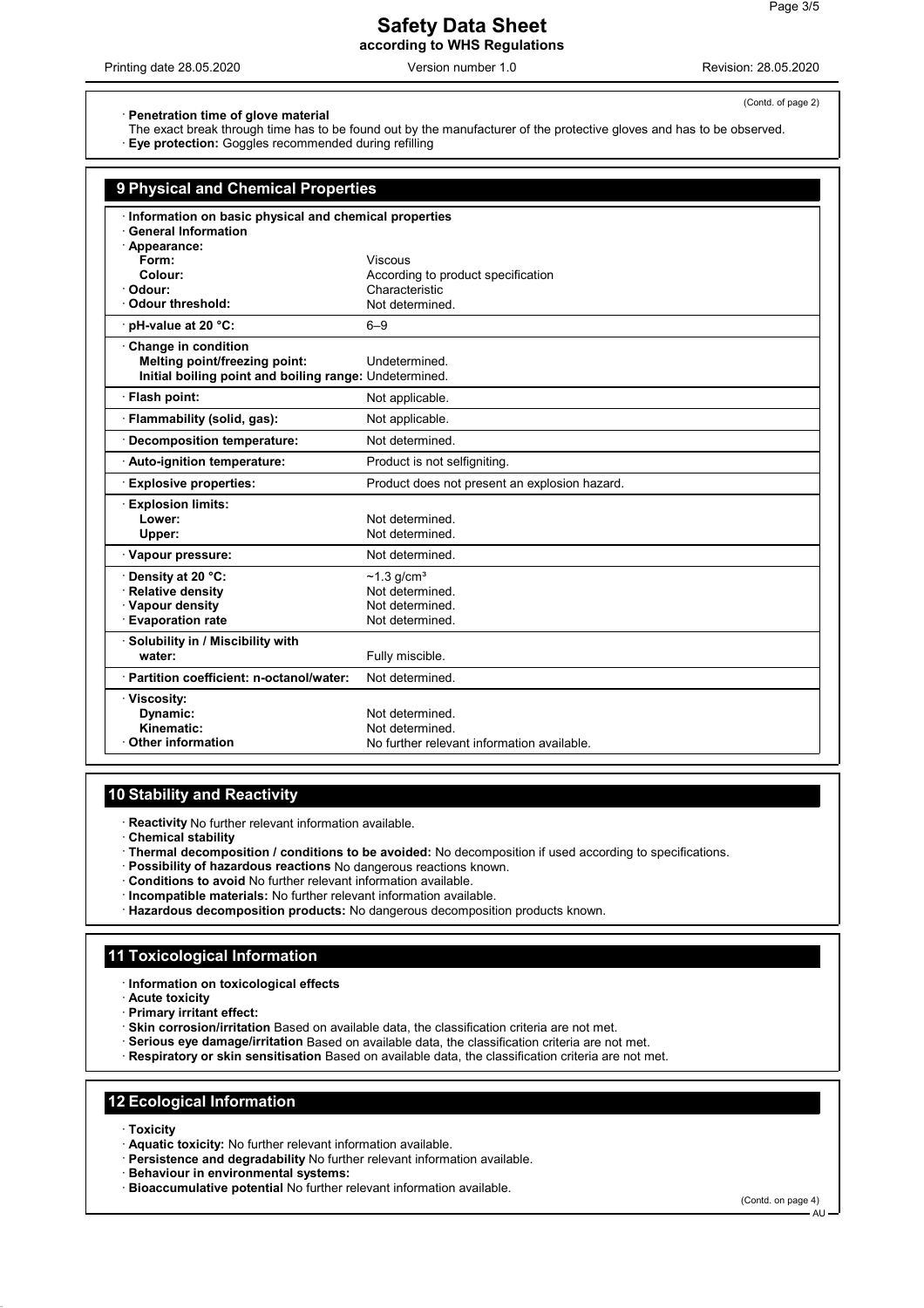Printing date 28.05.2020 Version number 1.0 Revision: 28.05.2020

- · **Mobility in soil** No further relevant information available.
- · **Additional ecological information:**
- General notes:
- Do not allow undiluted product or large quantities of it to reach ground water, water course or sewage system.
- · **Results of PBT and vPvB assessment**
- · **PBT:** Not applicable.
- · **vPvB:** Not applicable.
- · **Other adverse effects** No further relevant information available.

## **13 Disposal considerations**

· **Waste treatment methods**

#### · **Recommendation**

Must not be disposed together with household garbage. Do not allow product to reach sewage system. Small amounts may be diluted with plenty of water and washed away. Dispose of bigger amounts in accordance with Local Authority requirements.

- · **Uncleaned packaging:**
- · **Recommendation:** Disposal must be made according to official regulations.
- · **Recommended cleansing agents:** Water, if necessary together with cleansing agents.

| <b>14 Transport information</b>                                                                 |                 |  |
|-------------------------------------------------------------------------------------------------|-----------------|--|
| · UN-Number<br>· ADG, IMDG, IATA                                                                | not regulated   |  |
| UN proper shipping name<br>ADG, IMDG, IATA                                                      | not regulated   |  |
| Transport hazard class(es)                                                                      |                 |  |
| ADG, ADN, IMDG, IATA<br>· Class                                                                 | not regulated   |  |
| · Packing group<br>ADG, IMDG, IATA                                                              | not regulated   |  |
| <b>Environmental hazards:</b>                                                                   | Not applicable. |  |
| · Special precautions for user                                                                  | Not applicable. |  |
| Transport in bulk according to Annex II of Marpol and the<br><b>IBC Code</b><br>Not applicable. |                 |  |
| UN "Model Regulation":                                                                          | not regulated   |  |

# **15 Regulatory information**

· **Safety, health and environmental regulations/legislation specific for the substance or mixture** · **Australian Inventory of Chemical Substances**

We confirm that they we are have checked the AICS under here https://www.nicnas.gov.au/chemical-inventory and we can confirm that each ingredient is either listed on the AICS and within the allowable limit or meets restrictions on said ingredient.

All ingredients are listed.

**Standard for the Uniform Scheduling of Medicines and Poisons** The mixture is not a scheduled poison under the SUSMP.

None of the ingredients is listed.

· **Australia: Priority Existing Chemicals**

- None of the ingredients is listed.
- **GHS label elements** Void
- · **Hazard pictograms** Void
- · **Signal word** Void
- · **Hazard statements** Void
- · **Directive 2012/18/EU**
- · **Named dangerous substances ANNEX I** None of the ingredients is listed.
- · **Chemical safety assessment:** A Chemical Safety Assessment has not been carried out.

## **16 Other information**

This information is based on our present knowledge. However, this shall not constitute a guarantee for any specific product features and shall not establish a legally valid contractual relationship.

- · **Department issuing SDS:** Product Safety Department
- · **Contact:** Ph: 61 3 9890 1867 Fax: 61 3 9898 6527

(Contd. on page 5) AU